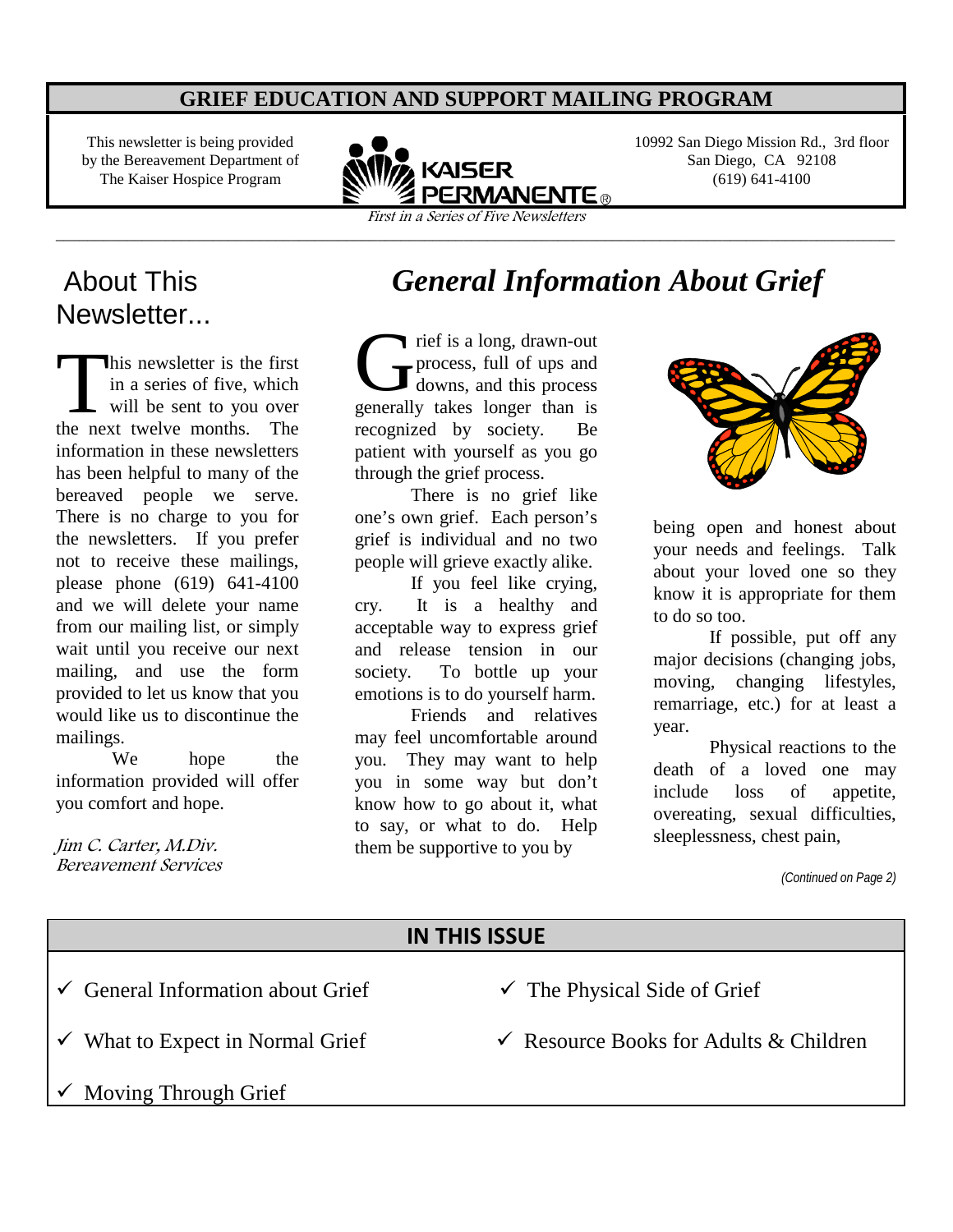## **General Information About Grief**

Continued from Page 1

headaches, and loss of energy. Try to maintain a balanced diet. Get plenty of rest and exercise.

Avoid the use of drugs or alcohol. If you do use them, do it only under the care of a physician. Many can become addictive and, in addition, anesthetize a person against the pain of his/her loss. This may delay, complicate, or stop the grieving process.

Take time to decide what to do with your loved one's belongings and don't allow someone to make these decisions for you. This does not have to be done immediately and you can do it a bit at a time as you are ready.

You may become so depressed that you feel you have nothing left to live for, or you may wish to join your loved one in order to escape the pain you are feeling. This is not abnormal and many feel this way. But, be aware that the clouds do clear and you will, once again, have meaning and purpose in you life.

Guilt, real or imagined, is a normal part of grief. It is expressed in such thoughts as "if only I would have" or "I should have" etc. To resolve guilt feelings, it is important to express them and forgive ourselves for the things we ought not feel guilty about. Unresolved guilt makes one feel miserable and can hold one up in the grief process.

It is normal to feel angry about your loss. It is normal to find someone to blame (the

doctor, the nurses, other family members, etc.) You may find yourself very volatile and resentful. It is important to share your angry feelings in an acceptable manner.

Children have been called the "forgotten mourners." If you have grieving children in your family, don't forget them. Share your feelings and tears with them as this will allow them to feel included, to be part of the grieving process.

Anniversaries of your beloved's birth, death, marriage etc. and Holidays are difficult times. Give thought ahead of time as to how you will spend the day. Often it is helpful to do something special with special friends.

The death of your beloved may cause you to take a look at your philosophy of life, to question God, to re-evaluate old beliefs, to change goals. This too, is normal. You will never be your "old self" again, for you are not the same person you were before, but you can find new meaning in life and move ahead.

Author Unknown \_\_\_\_\_\_\_\_\_\_\_\_\_\_\_\_\_\_\_\_\_\_\_\_\_\_\_\_\_\_



# *What To Expect In Normal Grief*

\_\_\_\_\_\_\_\_\_\_

You can expect that your grief will...

\_\_\_\_\_\_\_\_\_\_\_\_\_\_\_\_

#### *Take longer*

than most people think.

#### *Take more energy*

than you would have ever imagined.

#### *Involve many changes*

and be continually developing

#### *Show itself*

in all spheres of your life psychological, social and physical.

#### *Entail mourning*

not only for the person, but for the hopes and dreams you held for and with that person, and for the needs that will go unmet because of the death.

#### *Involve a wide variety*

of feelings and reactions such as depression and sadness.

> You will... \_\_\_\_\_\_\_\_\_\_\_\_\_\_\_\_\_

\_\_\_\_\_\_\_\_\_\_\_\_\_\_\_\_

#### *Grieve for many things*

both symbolic and tangible - not just the death alone.

# *Grieve for what you have lost now*

and for what you have lost for the future.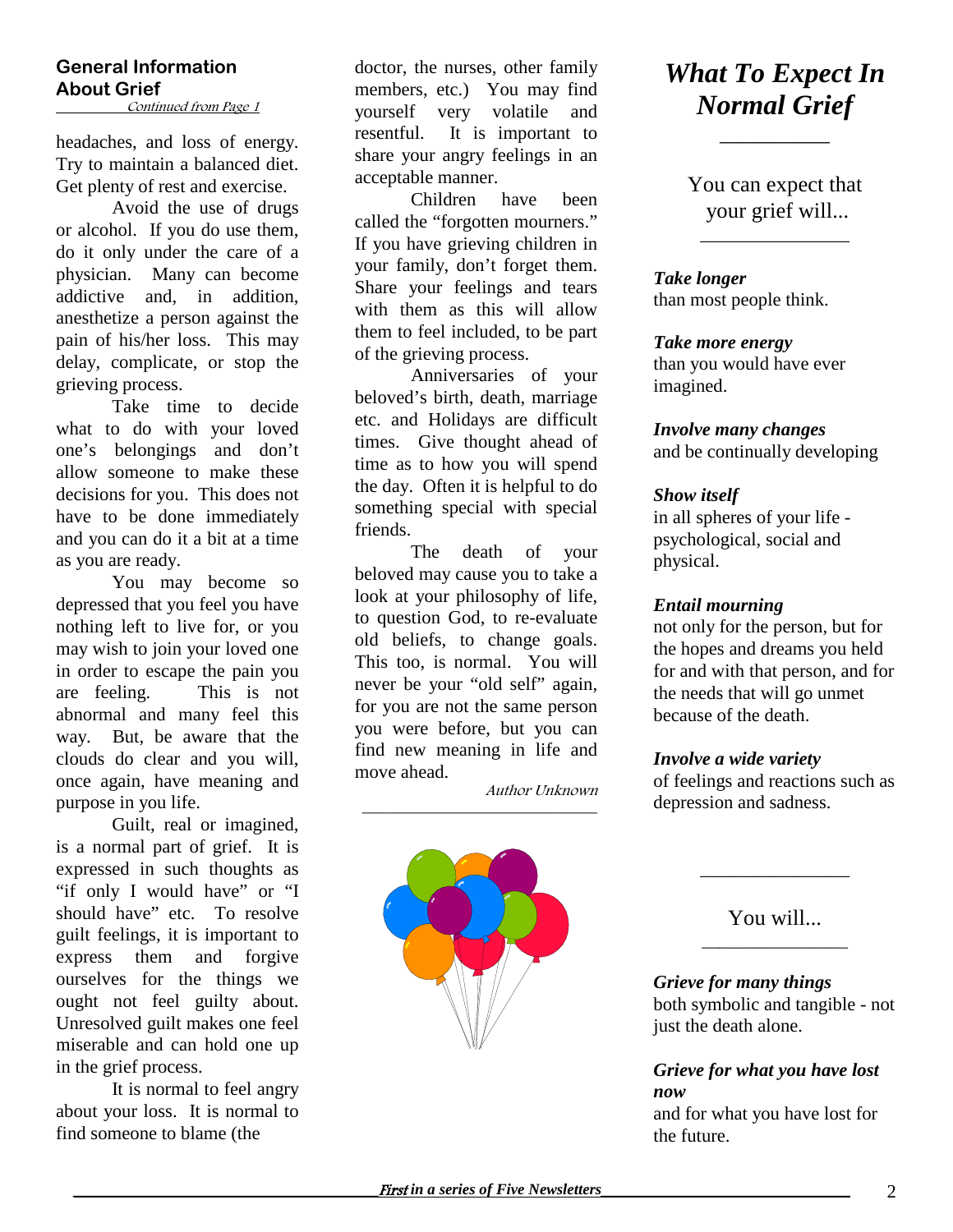# You may... \_\_\_\_\_\_\_\_\_\_\_\_\_\_\_

\_\_\_\_\_\_\_\_\_\_\_\_\_\_\_\_\_\_

#### *Have a lack of self-esteem Lack self-concern Experience Grief spasms*

acute upsurges of grief that occur suddenly with no warning.

*Have trouble thinking*  remembering, organizing, intellectual processing, and decision making.

#### *Feel like you are going crazy.*

#### *Be obsessed*

with death and preoccupied with the deceased.

#### *Find yourself*

acting socially in ways that are different than before.

#### *Begin a search for meaning*

and may question your religion and philosophy of life.

\_\_\_\_\_\_\_\_\_\_\_\_\_\_\_\_\_\_\_\_\_\_\_\_\_\_

Certain truths that you need to note include:

\_\_\_\_\_\_\_\_\_\_\_\_\_\_\_\_\_\_\_\_\_\_\_\_\_\_

#### *Special dates*

events, and stimuli will bring upsurges in grief. This is normal.

#### *Society will have unrealistic expectations*

about your mourning and may respond inappropriately to you.

#### *Friends may avoid you*

because they are unsure of how to respond to people who are grieving. Give them a chance.

Tell them what you need because they do not know.

#### *Your grief will bring an intense amount of emotion*

that will surprise you and those around you. Most of us are unprepared for the response we have to a major loss.

#### *Don't be afraid.*

Many people fear that "letting go" of emotions and crying will mean they are unable to stop or gain control again. This does not happen. People cry as much as they need to, and tears are healing!

*Unexpressed grief can damage your physical and emotional health*.

Jan Salmon, PHN, MS Grieving, by Theresa Rando



# Moving Through Grief

rief is an intense and  $G_{complex\ journey\ for\ most}$ of us. We cannot complete this journey overnight, as much as we'd like to. To successfully move through our grief, we need to take an active role in our own healing process. It helps to understand how human beings respond to loss, for most of us have questions about whether our feelings and reactions are normal. Let us look at the journey through grief. Each part of the journey requires something of us.

We react to our loss with shock, numbness and disbelief. When we experience a trauma, one of our first reactions is to shut down, or go numb. This cushions us from

overwhelming feelings during our early grief. We may feel as if we are on automatic pilot during the first weeks. Even an expected death is a shock. We just can't know how a particular loss is going to feel until the loss actually occurs. Part of us may feel that the loss is unreal, a nightmare or a terrible mistake. How long it takes each of us to come out of our numbness depends on the individual circumstances surrounding each loss.

We begin the difficult journey of understanding that our loss is real. As the numbness wears off, we begin to realize what the loss is going to mean to us. This explains why many bereaved persons feel worse after a few months have gone by. The reality of this loss starts to sink in. Part of us may still be looking for our deceased loved one to come back into our life again. We begin some of our hardest grieving at a point when the support we got immediately after the death has tapered off.

We must allow ourselves to experience the pain of our grief in all of its forms. There are no shortcuts through the pain of loss. We can "stuff down" feelings, and delay grieving, but the grief will not diminish until we burn through it by experiencing it fully. In a culture where we often equate pain with weakness, it is important to give ourselves permission to allow our pain its natural course.

(continued on page 4)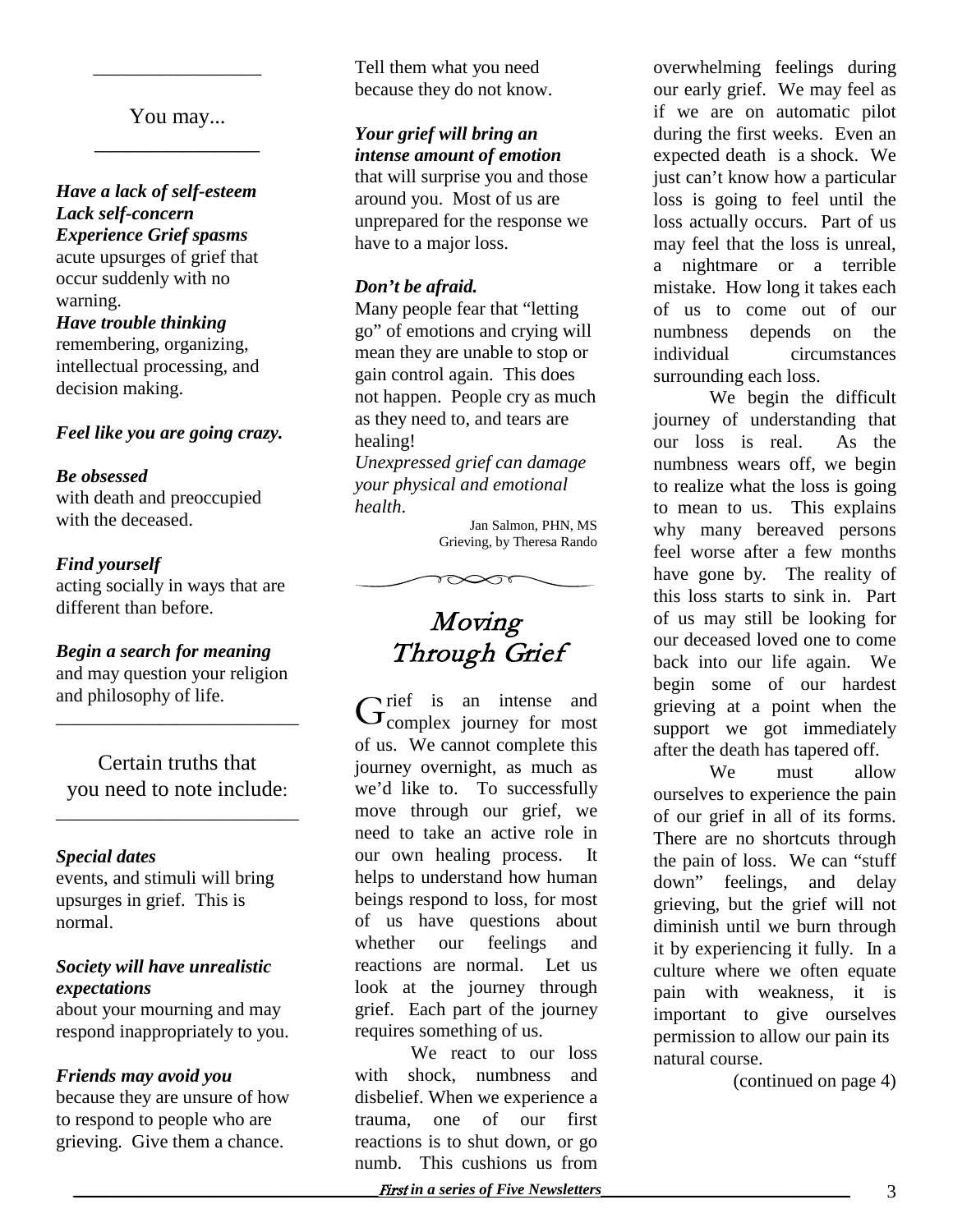

Below are some common emotions and behaviors that make up the pain of grief.



#### Typical Experiences During Grief:

Emptiness Disorganization Disorientation Indecisiveness Vulnerability Anxiety Change in sleep patterns Change in appetite Extreme loneliness Increased irritability Feeling abandoned Inability to concentrate Loss of interest in life Questioning of belief system Anger Guilt Helplessness Depression Panicky thoughts Relief

Pain is also expressed through our physical body. It is common to have strong physical reactions to grief. It is always a sound idea to get a physical exam to assess the physical impact of the stress we've been under and to relieve fears about our own health.

We identify how our environment has changed and begin to develop new roles, routines and skills in response to the changes. Losses tear apart the fabric of the routines around which our life is structured. They rob us of our comfortable roles. Any changes, especially involuntary ones, disrupt the flow of our life. Our responsibilities may seem to have doubled overnight. Grieving the loss of our routines is an essential part of healing. It is helpful to minimize change elsewhere in our life when we are faced with a loss. It is also important to be gentle and patient with ourselves as we establish new roles and routines and take on additional responsibilities. We are often forced to forge a new identity as part of our recovery. We learn what we must do to survive in our changed world.

We eventually come to a point where we choose to say "Yes" to life again. Grieving is terribly hard, exhausting work and initially demands much of our energy. When enough healing has occurred, we no longer focus as much of our energy on our loss. At this point, we find renewed energy to invest in the life ahead of us. We come to understand that it is possible for us to achieve a happy full life again, though it will be different from our life before our loss.

*(Developed by Kansas City Hospice, underwritten by Prime Health Foundation)* 

# **The Physical Side of Grief**

 $\gamma \sim 1$ 

 $\rightarrow$  rief is an emotionally Gintense journey, and it is also a very physical experience for most grieving persons. Even when the death is expected, grief may strike with the force of a physical blow, leaving us shaken emotionally and physically. Many caregivers pushed themselves physically and now are feeling the effects of that. Most caregivers, even with the best of help, lost sleep, ate erratically

and did more heavy lifting than usual. Caregivers may have skipped routine health checks, screenings and follow-up visits for existing health problems of their own. Many caregivers admit afterwards that they just did not know how they did it - that they were running on sheer will power or adrenaline. They find that they don't realize how deeply fatigued they are until after the end of their loved one's illness.

Don't expect fatigue to disappear overnight. Sleep problems are common during bereavement and may complicate attempts to catch up on rest.

Most of us have areas of our bodies that "act up" under stress. Some get headaches or stomachaches, others have muscle pains or intestinal problems. During bereavement, these vulnerable areas are likely to reflect stress levels, and grieving persons may develop other physical discomforts.

The Physical Side of Grief - continued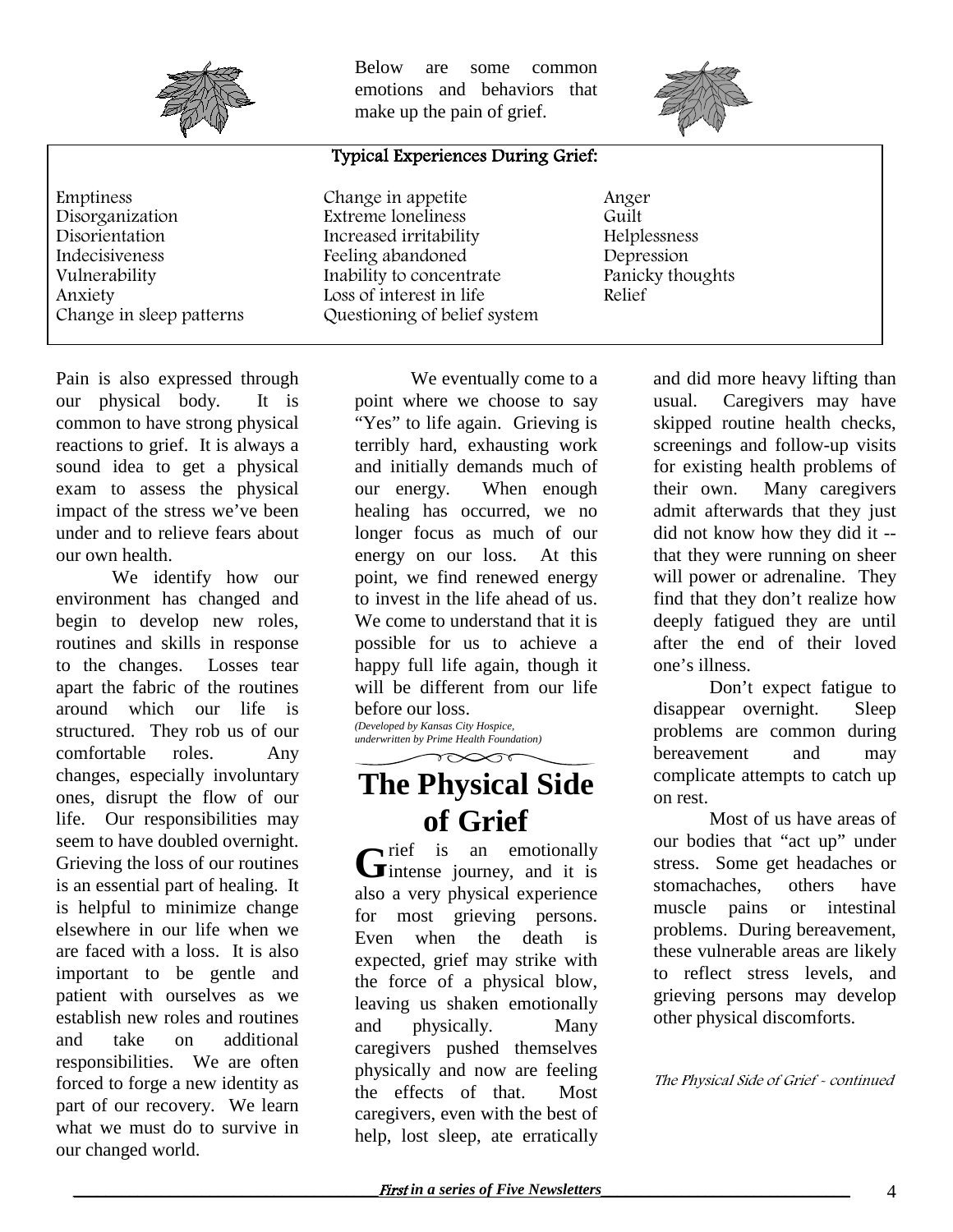# Typical Physical Reactions to Grief

Headaches Dizziness Fatigue Nausea Dry mouth Stomachaches

Shortness of breath Intestinal problems Heaviness in chest Changes in appetite More accident prone Weakness in muscles

Weakened immune system Tightness in the throat Skin problems Changes in sleep pattern Hollowness in stomach Over sensitive to stimuli

Increased concern about individual health and the health of other family members is normal. Losing someone close brings up feelings of physical vulnerability. There may be a period when grieving persons worry excessively about every little bump or cough. A physical exam to assess the physical impact of stress and to relieve fears is always a sound idea. When the loss occurs through an accident or violent act, there may be increased concerns about safety. The

individual may perceive the world as a dangerous place and will worry when a family member is out of sight or late returning home. The sound of a siren may cause feelings of panic.

Because survivors are often fatigued and distracted during bereavement, they tend to be slightly more accident prone and need to be particularly careful to pay attention when driving or performing other tasks that require complete concentration. Survivors may

need to remind themselves to take time for self care. Many caregivers have made someone else top priority for so long that they automatically put their own needs on the back burner. It's time to refocus and ask, "What is my body telling me about its needs for food, rest and exercise?"

*(Developed by Kansas City Hospice, underwritten by Prime Health Foundation.)* $\sim$ 

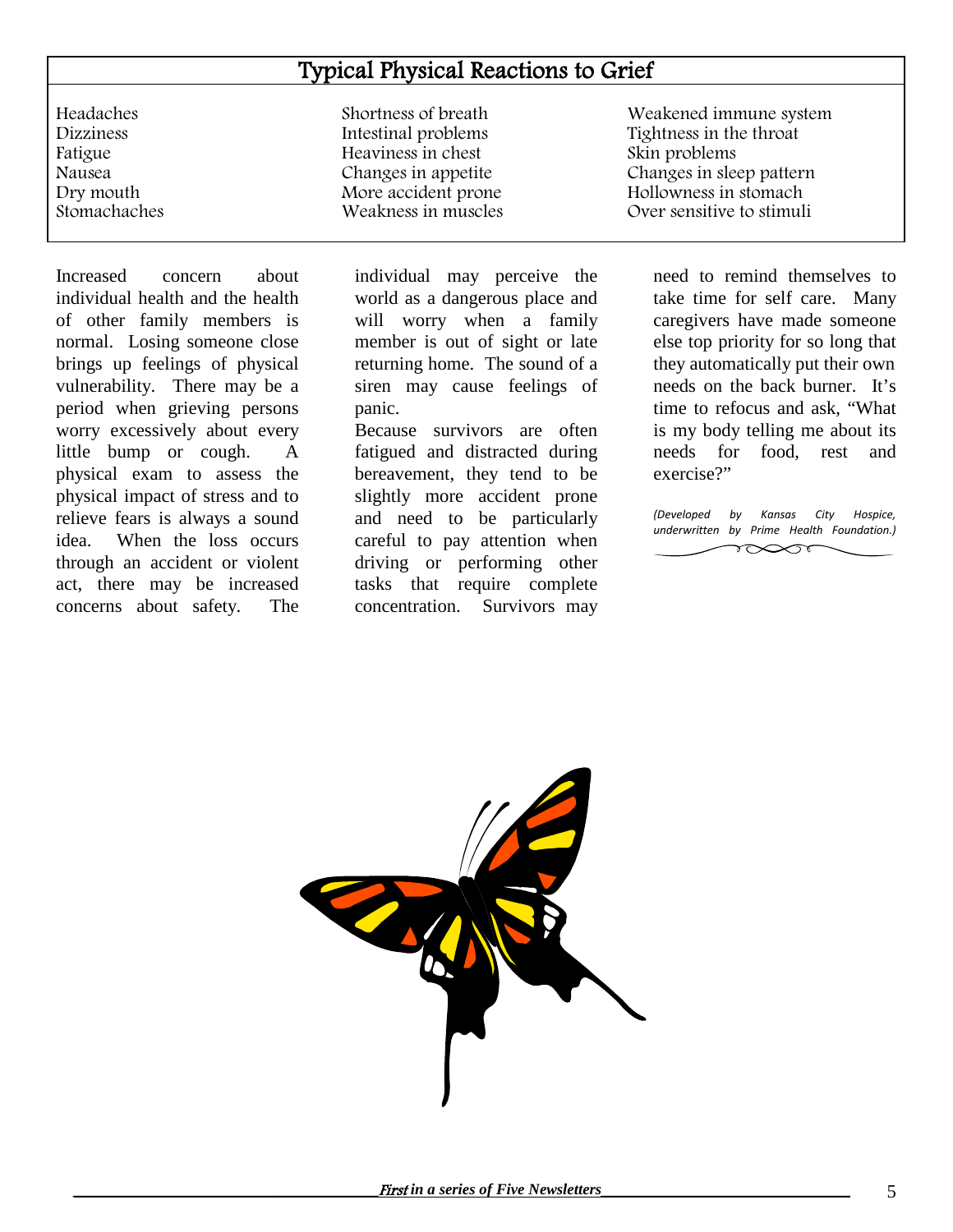

# **Hospice Bereavement Department Book List**

### **Adults**

- 1. **AARP Checklist for Family Survivors: A Guide to Practical and Legal Matters When Someone You Love Dies** – Sally Balch Hurme
- 2. **A Compassionate Practical Guide to Being a Widow** Lyy Caine. (Brief and to the point)
- 3. **After Suicide** John Hewett. (Christian orientation, practical information)
- 4. **A Grief Observed** C.S. Lewis (The author examines his experience after the death of his wife)
- 5. **A Little Book of Comfort** Anthony Guest. (A collection of poems)
- 6. **The Bereaved Parent** Harriet Schiff. (Personal account of this mother's story when her own child died; good book, practical information and support)
- 7. **Beyond Grief: A guide for Recovering from the Death of a Loved One** Carol Staudacher, New Harbinger Publications, Inc. 1987. (Specific suggestions on how to cope with everyday life)
- 8. **The Courage to Grieve** Judy Tatlebaum. (Outstanding book with some good exercises, good ideas, human)
- 9. **Don't Take My Grief Away From Me** Doug Manning. (A minister's honest look at grief, easy to read)
- 10. **Does Anybody Else Hurt This Bad and Live?** Carlene Vester Eneroth, Otis Publications, Spokane, WA. (written from the perspective of someone who has been there, easy to read)
- 11. **Final Gifts: Understanding the Special Awareness, Needs & Communication of the Dying** Maggie Callahan & Patricia Kelley, Poseidon Press, New York, 1992.
- 12. **Good Grief** Granger Westberg. (ten "stages" of grief, Christian orientation)
- 13. **Grateful: The Transformative Power of Giving Thanks** Diana Butler Bass
- 14. **Grief Quest: A Workbook & Journal to Heal the Grieving Heart** I. J. Weinstock
- 15. **Grieving: How to go on Living When Someone you Love Dies** Therese A. Rando. (excellent book, easy to follow, addresses different challenges faced depending on your relationship to person who died)
- 16. **Healing After Loss: Daily Meditations for Working Through Grief** Martha Whitmore Hickman
- 17. **The Healing Power of Humor** Allen Klein, Jeremy P. Tharcher, Inc. (the author, a widower, helps us explore the many deterrents to laughter and gives techniques for getting through difficult times)
- 18. **How to Survive the Loss of a Child** Catherine M. Sanders, PhD., Prima Publishing, 1992. (surviving the death of a child, stages, working through them, healing, from the perspective of a grieving parent)
- 19. **How to Survive the Loss of a Love** Melba Colgrove, H. Bloomfield & P. McWilliams. (concrete activity suggestions, short easy to read poems, also has a workbook)
- 20. **How to Survive the Loss of a Parent: A Guide for Adults** Lois F. Akner & Catherine Whitney. (Personal experiences with concrete suggestions on what to do)
- 21. **Journal For Joy** Joyce Chapman. (a guide for journaling, simple to read and understand)
- 22. **Learning to say Goodbye: When a Parent Dies** Eda LeShann. (practical, good)
- 23. **Living When a Loved One has Died** Earl Grollman. (excellent book, speaks from the heart, easy to read)
- 24. Living Without the One You Cannot Live Without Natasha Josefowitz
- 25. **Losing a Parent: Passage to a New Way of Living** Alexandra Kennedy (very helpful for adults who experience the death of a parent)
- 26. **Men and Grief** Carol Staudacher, New Harbinger Publications, Inc. 1991. (a guide for men surviving the death of a loved one)
- 27. **Meetings at the Edge** Stephen Levine. (conversations with people who are dying)
- 28. **Necessary Losses** Judith Viorst, Fawcett Gold Medal, New York, 1986.
- 29. **On Death and Dying** Elisabeth Kubler-Ross. (classic in the field of death and dying, stages of dying)
- 30. **On Your Own: A Widow's Passage to Emotional and Financial Well-being** Alexandra Armstrom & Mary Donahue. (very complete)
- 31. **Option B**  Sheryl Sandberg & Adam Grant (facing adversity, building resilience, & finding joy)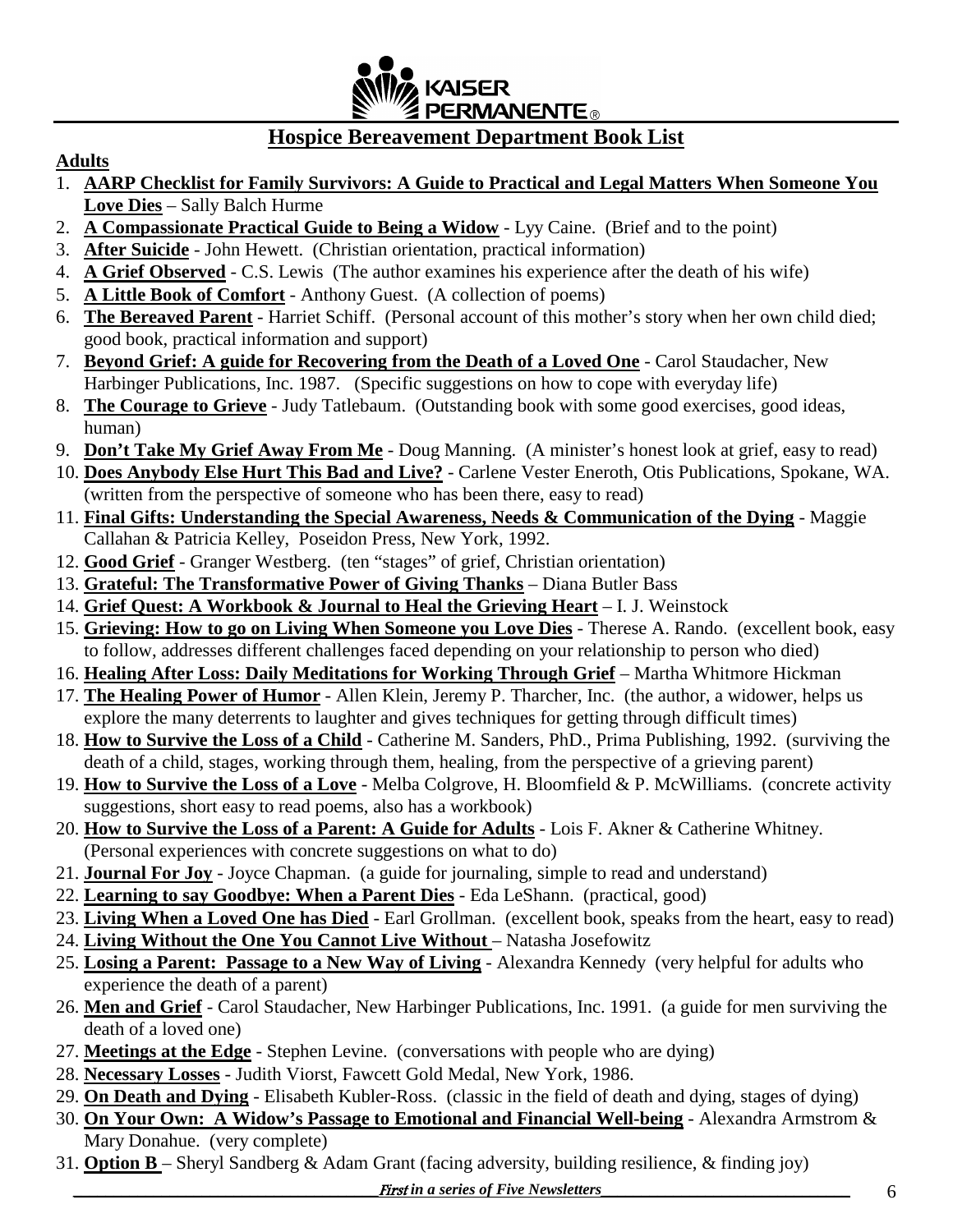- 32. **The Paradoxes of Mourning**  Alan D. Wolfelt
- 33. **Parental Grief** Dennis Klass, PhD, the Springer Publishing Company, New York, 1988. (explores the unique nature of parental bereavement and the process through which in can finally be resolved)
- 34. **Parental Loss of a Child** Therese Rando, PhD, Editor, Research Press, Illinois, 1986. (a compilation of articles written by professionals, on the death of a child)
- 35. **The Power of Gratitude**  Lois Blyth
- 36. **Questions and Answers on Death and Dying** Elisabeth Kubler-Ross. (in response to "On Death and Dying")
- 37. **Safe Passage: Words to Help the Grieving Hold Fast and Let Go** Molly Fumia. (a collection of 273 brief statements which could be used as daily readings)
- 38. **Someone You Love is Dying** Martin Shepard. (a guide for helping and coping)
- 39. **A Sorrow Shared**  Henri J.M. Nouwen (combined edition: *In Memoriam* and *A Letter of Consolation*)
- 40. **To Help You Through the Hurting** Marjorie Holmes. (collection of brief, comforting writings)
- 41. **To Live Until We Say Goodbye** Elisabeth Kubler-Ross. (pictures and stories about people who are dying)
- 42. **Understanding Your Grief: Ten Essential Touchstones** Alan D. Wolfelt. (a compassionate guide to coping with the death of someone loved)
- 43. **Up From Grief** Bernadine Kries and Alice Pattie. (easy to read, practical)
- 44. **Visions, Trips, and Crowded Rooms**  David Kessler (who and what you see before you die)
- 45. **What Murder Leaves Behind** Doug McGee. (excellent book for victims of homicide)
- 46. **When Bad Things Happen to Good People** Rabbi Harold Kuschner. (a father's attempt to make sense out of his son's death, his own pain, and the pain of others enduring undeserved misfortunes)
- 47. **When Parents Die** Edward Myers
- 48. **When The One You Love is Gone**  Rebekah L. Miles (finding hope & healing in the pilgrimage of grief)
- 49. **When Things Fall Apart**  Pema Chodron
- 50. **Who Dies?** Stephen Levine. (philosophical viewpoint of grief, death)
- 51. **Why Her Why Now** Lon Elmer, Bantam Books, 1990. (a man's journey through love and death and grief, from the perspective of someone who's been there)
- 52. **Widow** Lynn Caine. (useful, especially for younger widows)
- 53. **The Widower** Willard K. Kohn & Jane Burgess Kohn. (excellent, "what he faces, feels, needs")

## **Children**

- 1. **A Window to Heaven, When Children See Life In Death** Diane M. Komp, M.D., Zondervan Publishing House, Grand Rapid MI, 1992. (a dying child's perspective about death and dying)
- 2. **Charlotte's Web** E.B. White. (life and death of Charlotte, the spider)
- 3. **Everett Anderson's Goodbye** Lucille Clifton. (a little boy trying to come to grips with his father's death)
- 4. **Explaining Death to Children** Earl A. Grollman, Beacon Press, Boston, 1969.
- 5. **The Fall of Freddie the Leaf** Leo Buscaglia. (a story for all ages)
- 6. **Geranium Mourning** E. Sandy Powell, Carol Rhoda Publisher. (a boy deals with his father's death)
- 7. **The Grieving Child, A Parent's Guide** Helen Fitzgerald, Simon & Schuster, New York, 1992. (a primer for parents in helping their children through the process of grief)
- 8. **Helping Children Cope with Separation and Loss** Claudia L. Jewett, the Harvard Common Press, Harvard MA, 1982. (a blend of explanations and strategies for aiding children who've experienced death, divorce, or some other alteration of family structure)
- 9. **Helping Children Grieve When Someone They Love Dies** Theresa Huntley, Augsburg Fortress, 1991. (this book will help parents listen to children, answer their questions, and guide them in coping with their feelings)
- 10. **How It Feels When a Parent Dies** Jill Krementz. (excellent, from point of view of children)